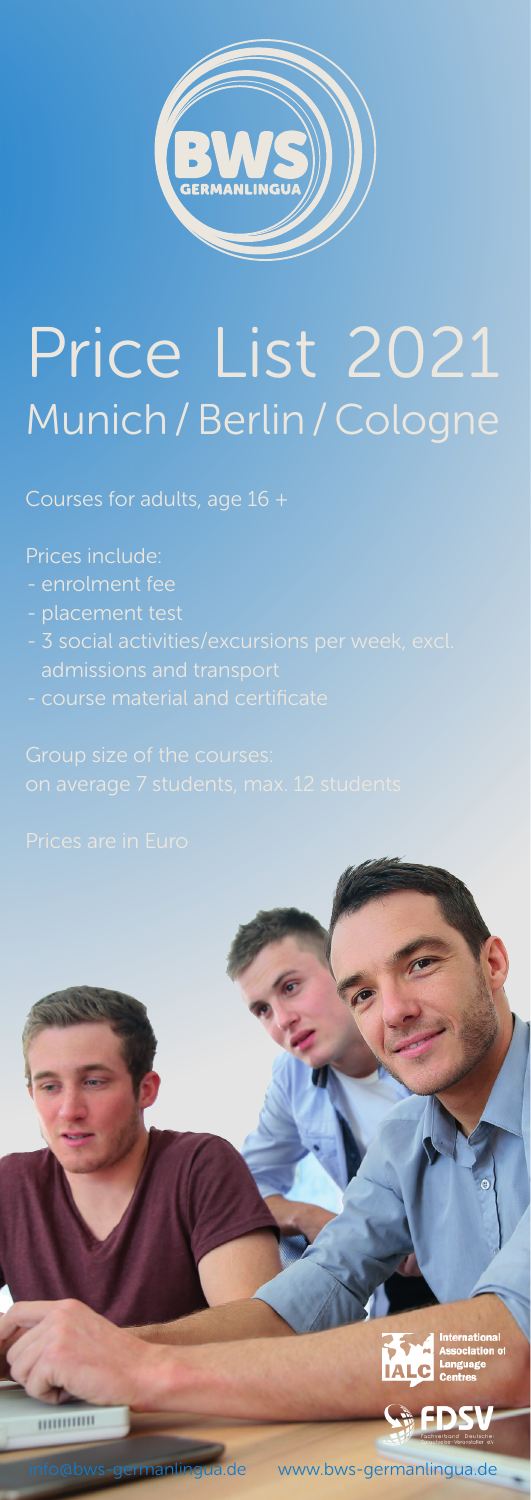## STANDARD COURSE

20 lessons per week, 45 min. each\* Lessons take place from 9:30am - 1pm

#### Munich

| No. of weeks |      |      |      |      |      |
|--------------|------|------|------|------|------|
| Course fee   | 280  | 480  | 680  | 880  | 1260 |
| No. of weeks |      | 12   | 16   |      | 48   |
| Course fee   | 1620 | 2340 | 2900 | 4020 | 6420 |

#### Berlin / Cologne

| No. of weeks |      |      |      |      |      |
|--------------|------|------|------|------|------|
| Course fee   | 230  | 390  | 550  | 710  | 1010 |
| No. of weeks |      | 12   | 16   | 24   | 48   |
| Course fee   | 1290 | 1850 | 2330 | 3290 | 5210 |

## INTENSIVE COURSE

25 lessons per week, 45 min. each\* Lessons take place from 9:30am - 2pm

#### Munich

| No. of weeks |      |      |      |      |      |
|--------------|------|------|------|------|------|
| Course fee   | 350  | 580  | 810  | 1040 | 1480 |
| No. of weeks |      |      | 16   | 24   | 48   |
| Course fee   | 1900 | 2740 | 3380 | 4660 | 7540 |

#### Berlin / Cologne

| No. of weeks |      |      |      |      |      |
|--------------|------|------|------|------|------|
| Course fee   | 280  | 470  | 660  | 840  | 1190 |
| No. of weeks |      |      | 16   | 24   | 48   |
| Course fee   | 1530 | 2210 | 2730 | 3770 | 6170 |

# COMBINED COURSE

20 group lessons + 5 or 10 individual lessons per week of 45 min. each\*

#### **Munich**

| No. of weeks                            |     |      |      | extra week |
|-----------------------------------------|-----|------|------|------------|
| $20$ group +<br>5 one-to-one lessons    | 545 | 1000 | 1445 | 450        |
| $20$ group $+$<br>10 one-to-one lessons | 810 | 1520 | 2210 | 700        |

#### Berlin / Cologne

| No. of weeks                            |     |      |      | extra week |
|-----------------------------------------|-----|------|------|------------|
| $20$ group $+$<br>5 one-to-one lessons  | 495 | 910  | 1315 | 410        |
| $20$ group $+$<br>10 one-to-one lessons | 760 | 1430 | 2080 | 660        |

## MINI-GROUP COURSE

20 lessons per week, 45 min. each

Max. 6 participants

Lessons take place from 9:30am - 1pm

Important note: This Mini-Group Course is available only from September until June (not in July and August)

## Munich

| No. of weeks     |     | $\overline{\phantom{0}}$ | $\overline{3}$ | extra week |  |
|------------------|-----|--------------------------|----------------|------------|--|
| Course fee       | 560 | 960                      | 1360           | 400        |  |
| Berlin / Cologne |     |                          |                |            |  |
| No. of weeks     |     | $\mathcal{P}$            | $\overline{3}$ | extra week |  |
| Course fee       | 460 | 780                      | 1100           | 320        |  |

## INDIVIDUAL TUITION

Lessons of 45 min. each

One-to-one lessons take place starting from 2pm onwards

#### Munich / Berlin / Cologne

| One week of | One week of  | One week of | One single |
|-------------|--------------|-------------|------------|
| 10 lessons  | l 20 lessons | 25 lessons  | lesson     |
| 520         | 1020         | 1250        | 55         |

## ADDITIONAL BOOKINGS

Lessons of 45 min. each

Lessons take place starting from 2pm onwards

| <b>BUSINESS GERMAN</b><br>E.g. marketing, banking, law<br>Max. 2 participants                                                                                                                     | 3 lessons per week: 140<br>6 lessons per week: 260 |
|---------------------------------------------------------------------------------------------------------------------------------------------------------------------------------------------------|----------------------------------------------------|
| PREPARATION FOR EXAMS<br>Goethe, TELC: B1, B2, C1, C2, DSH,<br><b>TestDaF</b><br>Max. 2 participants<br>Students are responable for registe-<br>ring in regards to Goethe and TELC<br>examination | 3 lessons per week: 150<br>6 lessons per week: 270 |
| <b>GERMAN PRONUNCIATION</b>                                                                                                                                                                       | 3 lessons per week: 140                            |
| max. 2 participants                                                                                                                                                                               | 6 lessons per week: 260                            |
| <b>ENGLISH LESSONS</b>                                                                                                                                                                            | 3 lessons per week: 140                            |
| max. 2 participants                                                                                                                                                                               | 6 lessons per week: 260                            |

| UNIVERSITY PLACEMENT<br>PROGRAM | 700                   |
|---------------------------------|-----------------------|
| VISA INVITATION I FTTFR         | 80 + optional DHL fee |